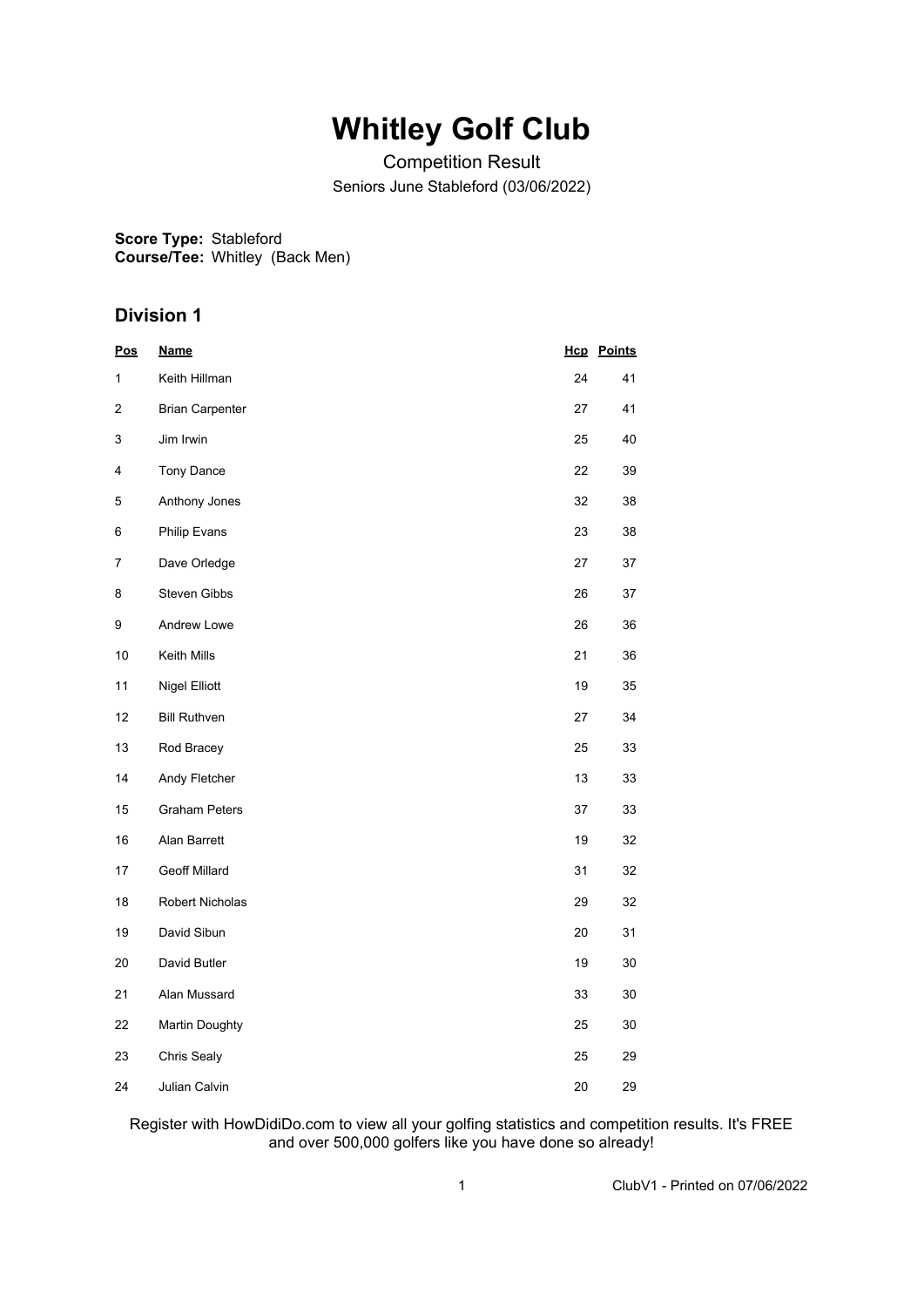**Score Type:** Stableford **Course/Tee:** Whitley (Back Men)

#### **Division 1**

| <b>Pos</b> | Name               |    | <b>Hcp</b> Points |
|------------|--------------------|----|-------------------|
| 25         | Hamish Curwen-Reed | 28 | 27                |
| 26         | Michael Spensley   | 15 | 22                |
| 27         | Kev Mallan         | 16 | DQ.               |

Register with HowDidiDo.com to view all your golfing statistics and competition results. It's FREE and over 500,000 golfers like you have done so already!